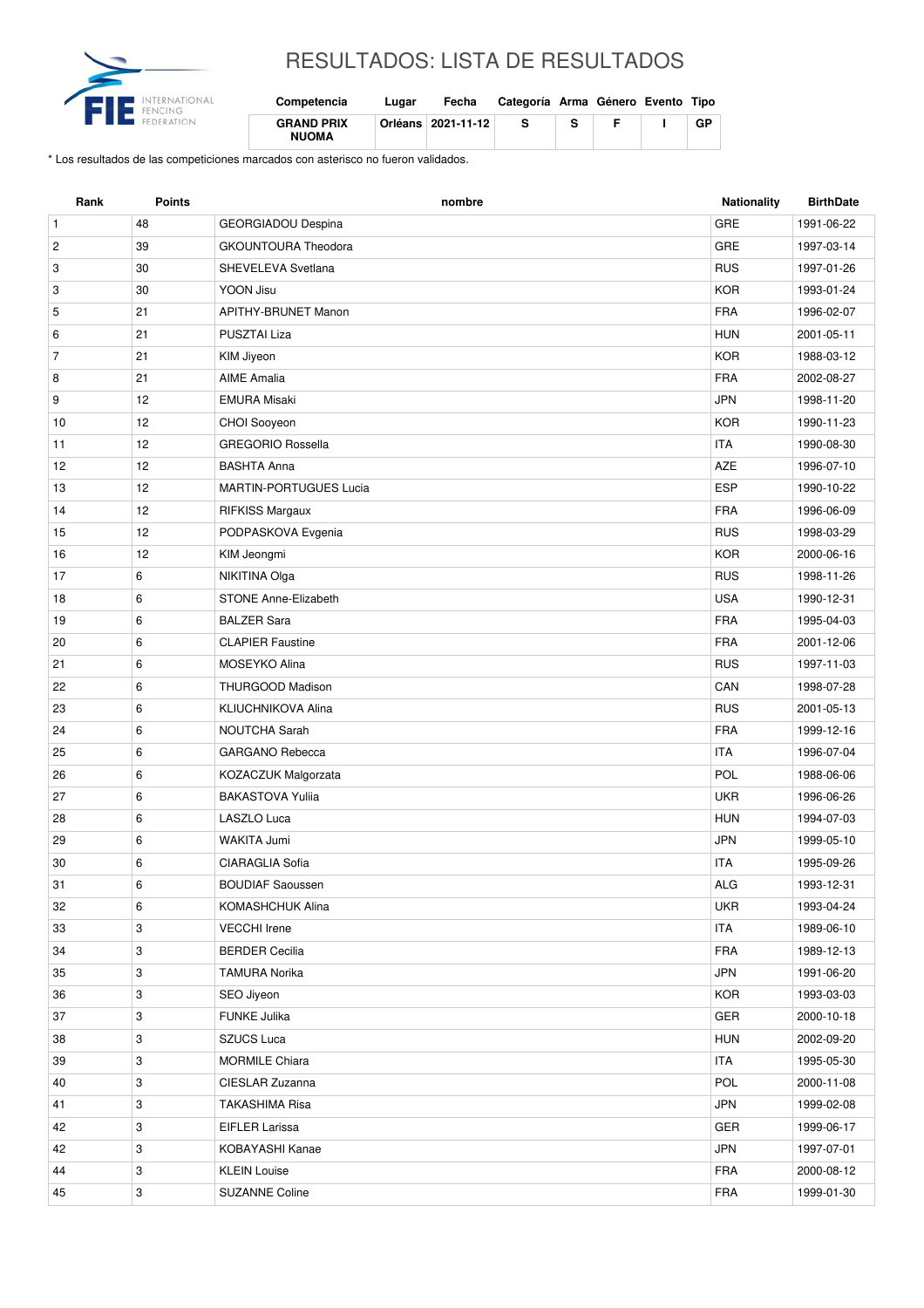| Rank | Points | nombre                                         | <b>Nationality</b> | <b>BirthDate</b> |
|------|--------|------------------------------------------------|--------------------|------------------|
| 46   | 3      | <b>LEE Rajin</b>                               | <b>KOR</b>         | 1990-01-10       |
| 47   | 3      | <b>BAZHENOVA Anastasia</b>                     | <b>RUS</b>         | 1996-03-24       |
| 48   | 3      | <b>POUPINET Anne</b>                           | <b>FRA</b>         | 2000-04-27       |
| 49   | 3      | PEREZ CUENCA Celia                             | <b>ESP</b>         | 1994-01-24       |
| 50   | 3      | DROZD Dariya                                   | <b>RUS</b>         | 2001-02-01       |
| 50   | 3      | NAVARRO Araceli                                | <b>ESP</b>         | 1989-08-09       |
| 52   | 3      | <b>KRAVATSKA Olena</b>                         | <b>UKR</b>         | 1992-06-22       |
| 53   | 3      | PASSARO Eloisa                                 | <b>ITA</b>         | 1997-07-12       |
| 54   | 3      | KARIMOVA Sabina                                | <b>AZE</b>         | 1987-10-24       |
| 55   | 3      | <b>JEON Hayoung</b>                            | <b>KOR</b>         | 2001-08-18       |
| 56   | 3      | <b>VONGSAVADY Malina</b>                       | <b>FRA</b>         | 1997-05-17       |
| 57   | 3      | <b>TARTAKOVSKY Elizabeth</b>                   | <b>USA</b>         | 2000-05-21       |
| 58   | 3      | <b>TOLEDO Julieta</b>                          | <b>MEX</b>         | 1997-05-24       |
| 59   | 3      | <b>COUDERC Annah</b>                           | <b>FRA</b>         | 2002-01-22       |
| 60   | 3      | SHOROKHOVA Anastasiya                          | <b>RUS</b>         | 2001-07-19       |
| 61   | 3      | <b>BUITENHUIS Marleen</b>                      | <b>NED</b>         | 2001-01-10       |
| 62   | 3      | <b>BOLSHAKOVA Valeriya</b>                     | <b>AZE</b>         | 1995-07-13       |
| 63   | 3      | PROKUDA Olena                                  | <b>UKR</b>         | 1994-11-28       |
| 64   | 3      | <b>VORONINA Olena</b>                          | <b>UKR</b>         | 1990-05-05       |
| 65   | 1,5    | <b>WATOR Angelika</b>                          | <b>POL</b>         | 1994-02-19       |
| 66   | 1,5    | ESSOMBA MBEGA Lorina                           | <b>FRA</b>         | 2002-12-16       |
| 67   | 1,5    | <b>LUCARINI Lucia</b>                          | <b>ITA</b>         | 1998-05-20       |
| 68   | 1,5    | <b>CHAMBERLAIN Maia</b>                        | <b>USA</b>         | 1998-06-05       |
| 69   | 1,5    | POTZ-NAGY Fanni                                | <b>HUN</b>         | 2001-05-23       |
| 70   | 1,5    | CHADALAVADA ANANDHA SUNDHARARAMAN Bhavani Devi | <b>IND</b>         | 1993-08-27       |
| 71   | 1,5    | DERKUM Liska                                   | <b>GER</b>         | 1998-06-14       |
| 72   | 1,5    | <b>KESZEI Kira</b>                             | <b>HUN</b>         | 2003-06-03       |
| 73   | 1,5    | <b>BATHORY Kata</b>                            | <b>HUN</b>         | 2002-03-11       |
| 74   | 1,5    | SHCHUKLA Iryna                                 | <b>TUR</b>         | 1995-10-13       |
| 75   | 1,5    | <b>ROTILI Claudia</b>                          | <b>ITA</b>         | 2000-05-31       |
| 76   | 1,5    | <b>NAZLYMOV Tatiana</b>                        | <b>USA</b>         | 2004-09-02       |
| 77   | 1,5    | <b>VIALE Mariella</b>                          | <b>ITA</b>         | 2005-04-02       |
| 78   | 1,5    | <b>TRANQUILLE Lola</b>                         | <b>FRA</b>         | 2003-06-16       |
| 79   | 1,5    | CORTEYN Jolien                                 | <b>BEL</b>         | 2001-10-19       |
| 80   | 1,5    | KAKHIANI-MECKLING Teodora                      | GEO                | 1993-10-14       |
| 81   | 1,5    | <b>BUERKERT Anna-Lena</b>                      | GER                | 1999-04-25       |
| 82   | 1,5    | SMIRNOVA Anna                                  | <b>RUS</b>         | 2000-05-24       |
| 83   | 1,5    | HRAMOVA Olga A.                                | <b>BUL</b>         | 1989-10-13       |
| 84   | 1,5    | <b>BATTISTON Michela</b>                       | <b>ITA</b>         | 1997-09-15       |
| 85   | 1,5    | MATUSZAK Sylwia                                | POL                | 1997-11-16       |
| 86   | 1,5    | LUPU Andreea                                   | ROU                | 1999-04-06       |
| 87   | 1,5    | <b>BALDO Zoe Marie</b>                         | CRO                | 2001-11-01       |
| 88   | 1,5    | <b>TORI Toscane</b>                            | <b>FRA</b>         | 2004-03-03       |
| 89   | 1,5    | SASAKI Haruna                                  | <b>JPN</b>         | 1996-12-24       |
| 90   | 1,5    | JOHNSON Honor                                  | <b>USA</b>         | 2003-11-06       |
| 90   | 1,5    | SKARBONKIEWICZ Magda                           | <b>USA</b>         | 2005-11-20       |
| 92   | 1,5    | <b>GIMALAC Margaux</b>                         | <b>FRA</b>         | 1997-03-25       |
| 93   | 1,5    | <b>JEON Eunhye</b>                             | <b>KOR</b>         | 1997-08-01       |
| 94   | 1,5    | <b>MONTOYA Paula</b>                           | ESP                | 2001-12-05       |
| 95   | 1,5    | KATONA Renata                                  | <b>HUN</b>         | 1994-11-17       |
|      |        |                                                |                    |                  |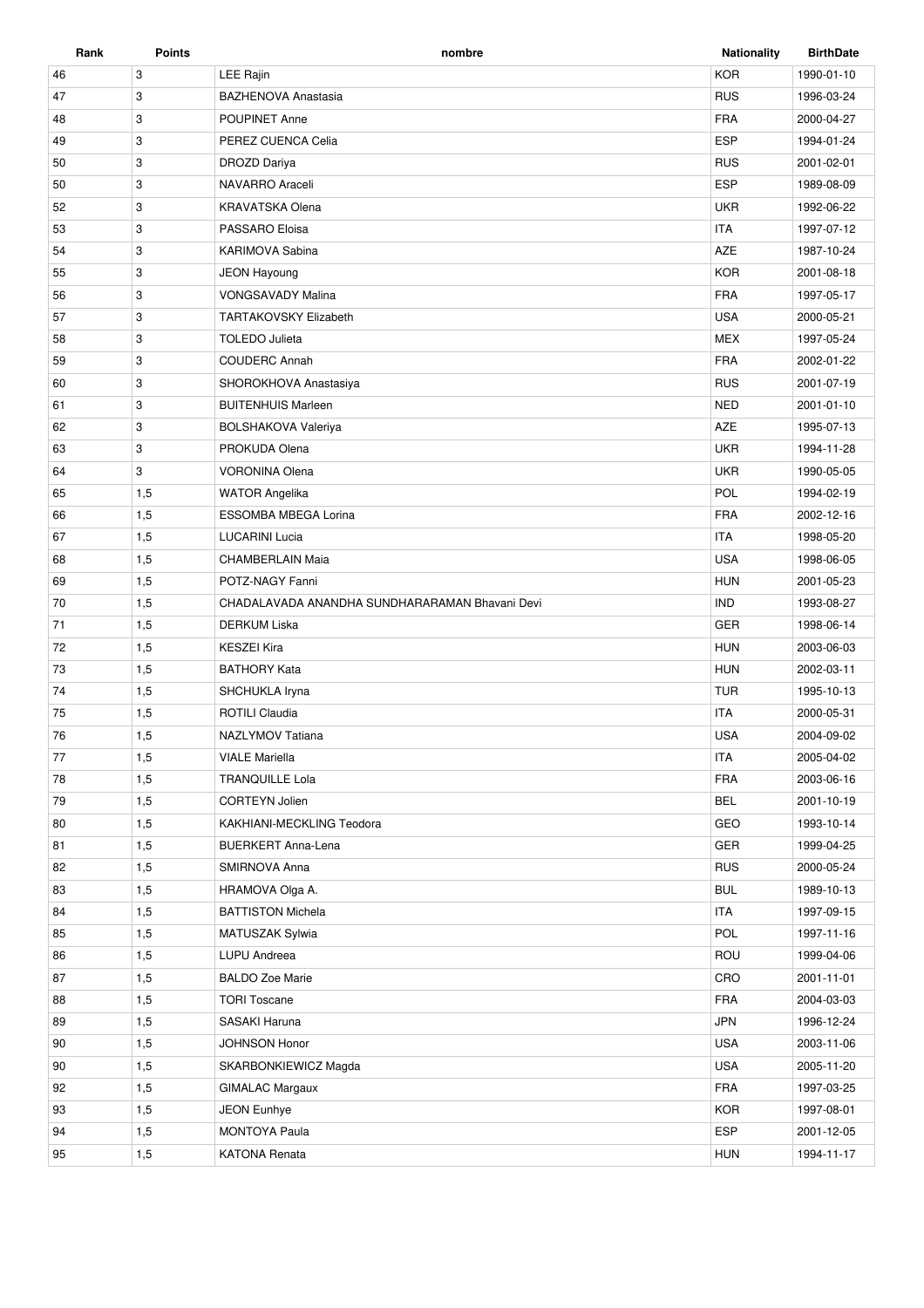| Rank | <b>Points</b> | nombre                      | <b>Nationality</b> | <b>BirthDate</b> |
|------|---------------|-----------------------------|--------------------|------------------|
| 96   | 1,5           | <b>GORDON Tamar</b>         | CAN                | 2004-02-12       |
| 97   | 0,75          | <b>BUNYATOVA Sevil</b>      | AZE                | 1989-10-05       |
| 98   | 0,75          | MISSURAI Palma              | <b>HUN</b>         | 2003-10-03       |
| 99   | 0,75          | <b>MAMONTOVA Oleksandra</b> | <b>UKR</b>         | 1994-07-24       |
| 99   | 0,75          | RODRIGUEZ Shia              | <b>VEN</b>         | 1994-06-29       |
| 101  | 0,75          | <b>ARPINO Giulia</b>        | <b>ITA</b>         | 1999-11-04       |
| 102  | 0,75          | <b>MUKAE Ayaka</b>          | <b>JPN</b>         | 1998-04-28       |
| 103  | 0,75          | SULLIVAN Siobhan            | <b>USA</b>         | 2005-07-30       |
| 104  | 0,75          | <b>ILIEVA Yoana</b>         | <b>BUL</b>         | 2001-06-20       |
| 105  | 0,75          | RIBEIRO Ilona               | <b>FRA</b>         | 2003-07-08       |
| 106  | 0,75          | <b>JENKINS Ryan</b>         | <b>USA</b>         | 2001-07-23       |
| 107  | 0,75          | MOUROUX Mathilde            | <b>FRA</b>         | 2003-09-30       |
| 108  | 0,75          | <b>BATTAI Sugar Katinka</b> | <b>HUN</b>         | 2003-04-17       |
| 108  | 0,75          | <b>LINDER Kara</b>          | <b>USA</b>         | 2000-05-24       |
| 110  | 0,75          | <b>DUMAS Marie</b>          | <b>FRA</b>         | 2002-02-25       |
| 111  | 0,75          | <b>GREENBAUM Atara</b>      | <b>USA</b>         | 2002-06-01       |
| 112  | 0,75          | <b>CAKIR Aylin</b>          | <b>TUR</b>         | 2001-09-13       |
| 113  | 0,75          | <b>IACOB Felicia</b>        | ROU                | 2001-12-30       |
| 114  | 0,75          | <b>PANTIS Ilinca</b>        | ROU                | 2003-08-13       |
| 115  | 0,75          | <b>PERRIER Eleonore</b>     | <b>FRA</b>         | 2001-12-10       |
| 116  | 0,75          | <b>ZAHONYI Petra</b>        | <b>HUN</b>         | 1997-12-16       |
| 117  | 0,75          | JIJIEISHVILI Lika           | GEO                | 1999-09-30       |
| 118  | 0,75          | <b>FOX-GITOMER Chloe</b>    | <b>USA</b>         | 2000-06-14       |
| 119  | 0,75          | <b>MATEI Maria</b>          | ROU                | 2001-11-14       |
| 120  | 0             | <b>SIMONS Pauline</b>       | <b>FRA</b>         | 2004-10-06       |
| 121  | 0             | <b>MAXWELL Caitlin</b>      | <b>GBR</b>         | 1999-05-02       |
| 122  | 0             | <b>TARICCO Benedetta</b>    | <b>ITA</b>         | 2001-10-01       |
| 123  | 0             | <b>GASPARIN Giulia</b>      | <b>BRA</b>         | 1991-02-03       |
| 124  | 0             | MIKHAILOVA Alina            | <b>RUS</b>         | 1999-12-01       |
| 124  | 0             | PROCHENKO Valeriia          | <b>UKR</b>         | 2001-02-19       |
| 126  | $\mathbf 0$   | <b>CLAESSENS Mandy</b>      | <b>NED</b>         | 1999-08-30       |
| 127  | 0             | <b>HERNANDEZ Elena</b>      | <b>ESP</b>         | 1999-06-13       |
| 127  | 0             | <b>VELASQUEZ Jornellys</b>  | <b>VEN</b>         | 1992-12-21       |
| 129  | 0             | <b>CHART Maria</b>          | GBR                | 1998-10-17       |
| 130  | 0             | <b>KURTH Emily</b>          | GER                | 2001-05-31       |
| 131  | 0             | <b>KRUEGER Lea</b>          | GER                | 1996-02-17       |
| 132  | 0             | PONICH Marissa              | CAN                | 1987-05-01       |
| 133  | 0             | <b>MILLER Sky</b>           | <b>USA</b>         | 2002-01-15       |
| 133  | 0             | <b>OKINE Marta</b>          | POL                | 2000-11-18       |
| 135  | 0             | <b>IACOB Emma</b>           | ROU                | 2002-04-19       |
| 136  | 0             | <b>TALBOT Laura</b>         | <b>NED</b>         | 2000-05-09       |
| 137  | 0             | <b>VALENTIN Heyddys</b>     | <b>DOM</b>         | 1991-09-25       |
| 138  | 0             | DAYKIN Kate                 | GBR                | 1996-08-26       |
| 139  | 0             | <b>CORTEYN Saartje</b>      | <b>BEL</b>         | 2000-04-21       |
| 140  | 0             | POTTER Sophia               | GBR                | 2000-02-24       |
| 141  | 0             | <b>LUSINIER Kelly</b>       | FRA                | 2000-07-22       |
| 142  | 0             | <b>GALLARDO Itziar</b>      | <b>ESP</b>         | 2000-03-02       |
| 143  | 0             | FENYOSI Zita                | <b>HUN</b>         | 2003-04-08       |
| 144  | 0             | PEREZ Ainhoa                | ESP                | 2001-11-09       |
| 144  | $\pmb{0}$     | ZAWODNIAK Malgorzata        | POL                | 2000-02-16       |
|      |               |                             |                    |                  |